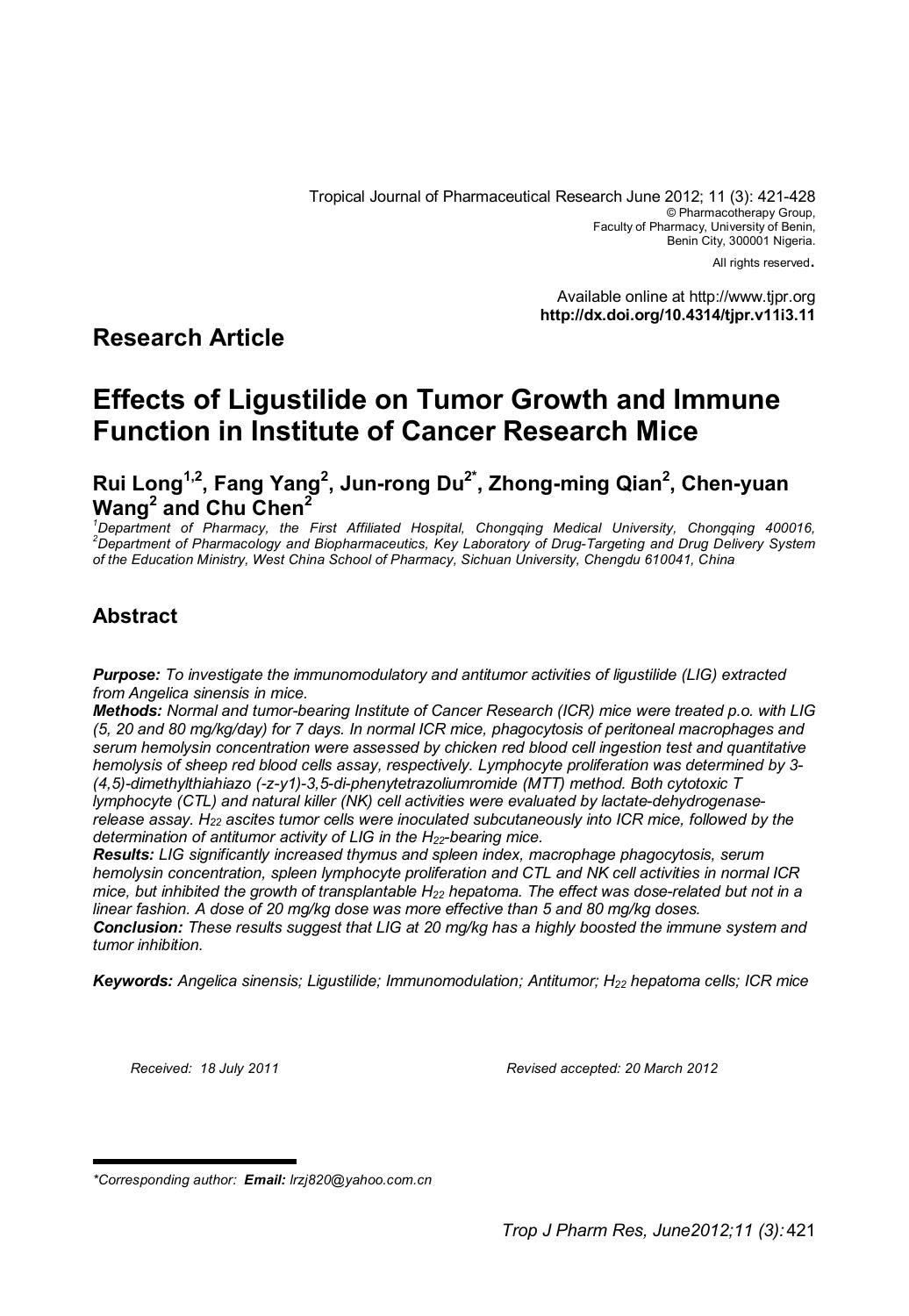# **INTRODUCTION**

Cancer is a major enemy threatening man's being. Common approaches for treating cancer include surgery [1], chemotherapy [2], radiotherapy [3] and gene therapy [4].These modes usually come with side-effects. Hence, to find good cures and medicines has become increasingly become a major challemge to scientists. Immunomodulating agents can enhance or potentiate the host immune response against tumor without direct cytotoxicity to cancer cells [5].

In China, herbal remedies (i.e., specified mixtures of dried plant materials) have been utilized empirically. Chinese traditional medicines, as alternative cancer therapies, have recently attracted a great deal of attention due to their low toxicity [6,7]. *Radix Angelicae Sinensis*, (RAS) commonly known as "dong quai", is highly regarded in Chinese traditional medicine [8]. The major components of plant are classified into essential oil and water-soluble substances [9]. The former is believed to be its main pharmacological active components [10]. However, the essential oil consists of at least sixty-seven constituents, most of which are a great variety of lactones [9]. It has been reported that the total *Angelica sinensis* lactones (ASL) could significantly enhance mouse cellular immune function *in vitro* [11]. However, due to the complexity of the total ASL, it is unclear which components in ASL play a vital role in affecting the host immune function. In addition, the mechanisms of immunomodulatory action of ASL are not fully understood.

Ligustilide (LIG), as the main component of ASL [12], has been shown to be effective in many pathological conditions such as cerebral ischemic damage [13], primary dysmenorrhoea [14] and Alzheimer's disease [15]. However, the immunomodulatory and antitumor effects of LIG have not been reported yet. In the present work, the immunomodulatory effects of LIG, including non-specific, humoral and cellular immunity,

were investigated in normal ICR mice. The antitumor activity of LIG was also studied in H<sub>22</sub>-bearing ICR mice.

# **EXPERIMENTAL**

### **Preparation of LIG**

*Radix Angelicae Sinensis* was purchased from the Danggui Cultivating Base of Good Agricultural Practice in Min Xian County, Gansu Province, China. The plant sample was collected in October, 2006, and the voucher specimen (no. 20061023) was deposited at the herbarium of West China School of Pharmacy, Sichuan University, Chengdu, China. Its identity was confirmed by Dr. Wang Chenyuan (West China School of Pharmacy, Sichuan University, Chengdu, China). LIG was prepared by a wellestablished procedure in our laboratory. Briefly, the essential oil of *Angelica sinensis*  was extracted using a supercritical- $CO<sub>2</sub>$  fluid system (the granule size of plant material, 60 mu; extraction temperature, 50 ℃; extraction pressure, 10 MPa; extraction time, 2 h). LIG was isolated from the oil by silica-gel column chromatography and identified by electron impact ionisation MS,  ${}^{1}$ H NMR and  ${}^{13}$ C NMR spectrometric techniques. The column was eluted with petroleum ether (bp, 60-90℃) and subsequently with petroleum ether-ethyl acetate (100:5). For chromatographic analyses, HPLC grade reagents and Alltima C18 column (5μm, 150mm×4.6 mm) were used. LIG peak was detected at an UV absorbance wavelength of 280 nm.

#### **Experimental animals**

Male ICR mice, weighing 20.0±2.0 g, were provided by the experimental animal institution (Academy of Medical Sciences, Sichuan, China), and housed under normal laboratory condition ( $22 \pm 2$  °C, 12/12-h lightdark cycle) with free access to standard rodent chow and water. The experimental protocol was approved by the Institutional Animal Ethics Committee of Sichuan University, Chengdu, China (approval ref no.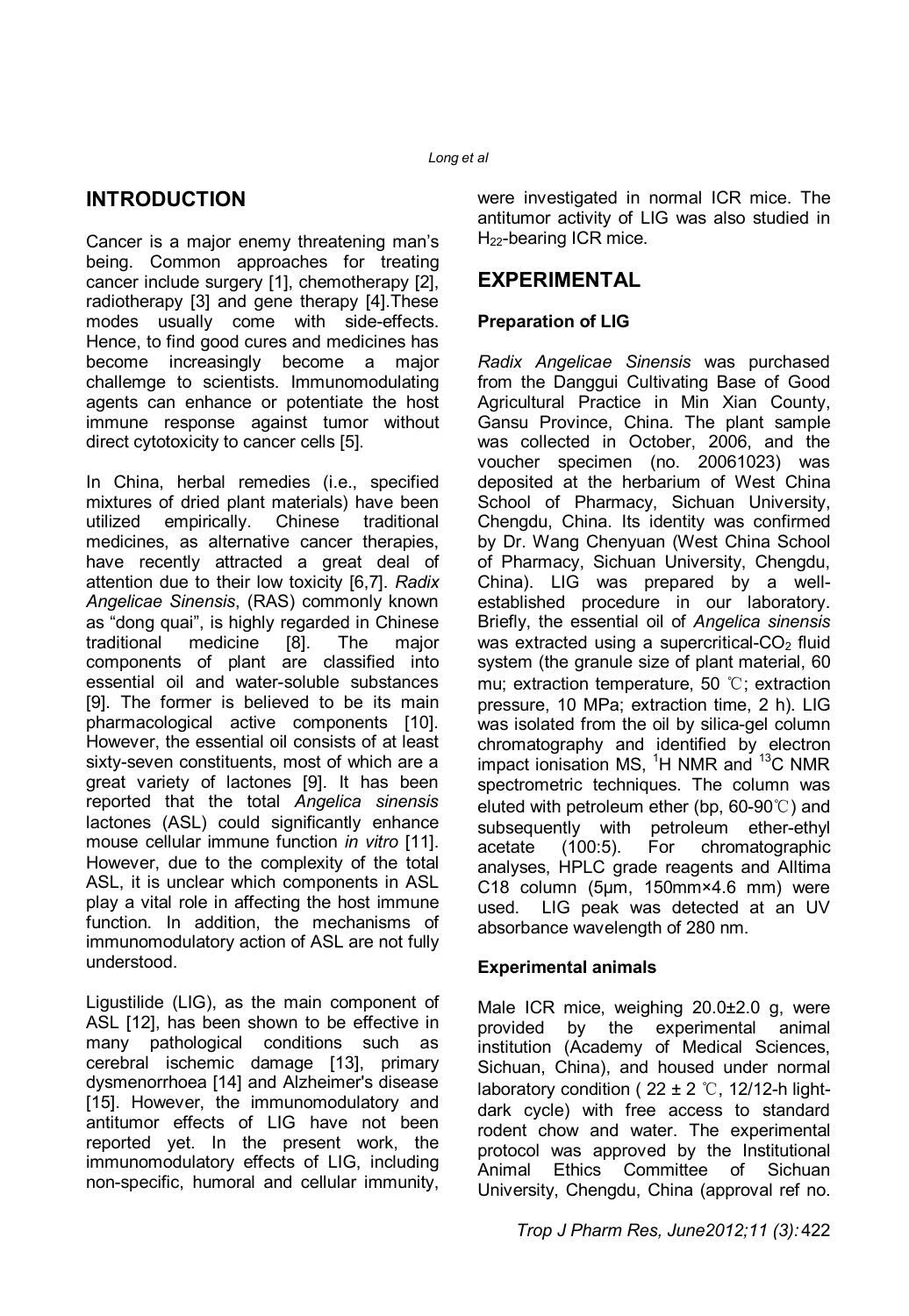SCXK (Chuan) 2006-15), and followed the guidelines published by the National Institutes of Health [16].

#### **Effect of LIG on immune function in normal ICR mice**

The animals were randomly divided into four groups ( $n = 10$ ): normal control group and 5, 20, 80 mg/kg LIG-treated groups. LIG was diluted in 3 % Tween-80 and administered p.o. for 7 days once daily. The normal control group was administered volume-matched vehicle (0.1 ml/10 g).On day 8, all the animals were sacrificed by decapitation. The mice, thymus and spleen were weighed, and the thymus and spleen indices w expressed as the thymus and spleen weight relative to mouse body weight.

#### **Macrophage phagocytosis assay**

Phagocytosis in the mice was performed using the methods of Lin *et al* [17] with some modifications. The mice were injectedi.p. with 1.0 ml 2 % soluble starch 3 days prior to sacrifice. On day 8, the mice were injected i.p. with 0.5 ml 5 % cock red blood cells (CRBC). Thirty minutes later, the mice were sacrificed by decapitation. The peritoneal macrophages were washed by Hank's solution. After rubbing the abdomen, fluid from the abdominal cavity was collected to make two smears for each mouse. The smears were incubated at 37℃ for 30 min in a wet box, washed by physiological saline solution, and then stained by Wright-Giemsa staining after quick drying. The number of CRBC ingested by 100 macrophages was counted in an optical microscope and expressed as phagocytosis index (PI), as in Eq 1, while phagocytic efficiency index (PEI) was determined as in Eq 2.

PI = N/M ……………………… (1)

where N is the number of total ingested CRBC and M is the number of macrophage ingesting CRBC

PEI (%) = M/Mt)100 …………………. (2)

where M is the number of macrophage ingesting CRBC and  $M_t$  is the number of total macrophages.

#### **Hemolysis of sheep red blood cells (QHS) assay**

QHS assay was detected using the method described by Xu and Li [18]. In brief, 0.2 ml of 20 % sheep red blood cells (SRBC) prepared in normal saline was injected into the animals, i.p., 4 days prior to the assay. On day 4 following immunization, the mice were bled and serum samples were diluted with normal saline to 1:500. A total of 1.0 ml 5 % SRBC and 1.0 ml 10 % guinea pig serum were mixed with 1.0 ml diluted serum and incubated for 30 min. After centrifugation at 2000 rpm for 10 min, the absorbance of the supernatant fluid was measured using a spectrophotometer (GBC Cintra 10e UVvisible spectrometer) at 540 nm. The blank/control (in duplicate) consisted of 1.0 ml 5 % SRBC, 1.0 ml 10 % guinea pig serum and 1.0 ml saline solution.

#### **Mitogen-induced splenocyte proliferation**

After sacrificing them, the mice were sterilized in 75 % ethanol. The spleens were extirpated on a clean bench. Under germ-free condition, single spleen cell suspension was prepared in cold phosphate buffered saline (PBS) by forcing spleen fragments through a fine nylon mesh. After washing twice in PBS, the cells were then resuspended to a concentration of  $1 \times 10^6$  cells/ml in RPMI 1640 completely cultivated liquid (HyClone, USA), using low speed centrifugation (1000 rpm for 5 min).

Single spleen cell suspension (100 μl ) was placed in each well of a 96-well microplate and 100 μl concanavalin A (ConA, 10 mg/l) or lipopolysaccharides (LPS, 100 mg/l ) was added to each test well; RPMI1640 (100 μl) cultivated liquid was added to the control well. Following treatment in 5 %  $CO<sub>2</sub>$ -air mixture at 37 °C for 44 h, MTT (5 g/l, 10  $\mu$ l) was added to each well and the plate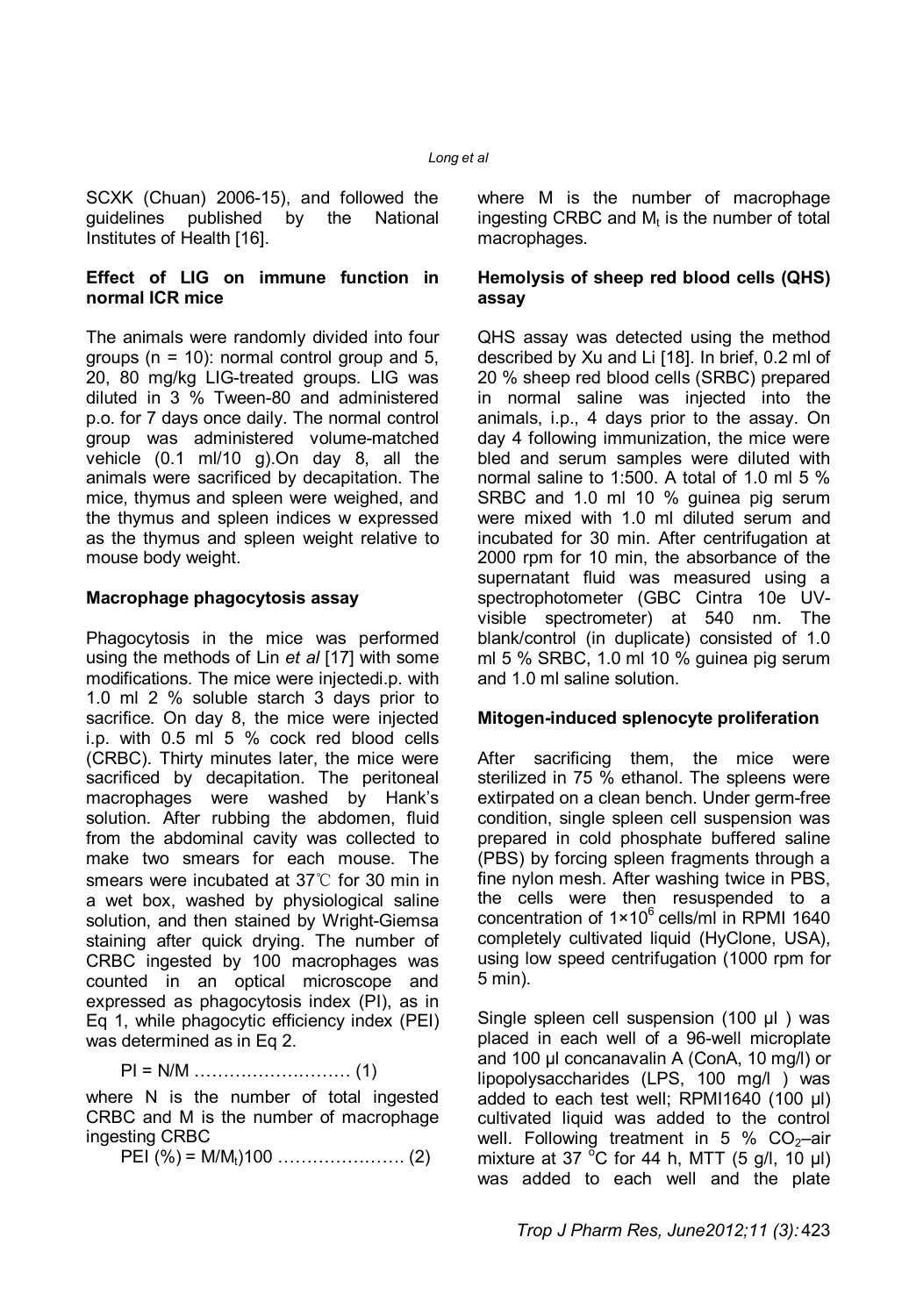incubated for another 4 h. The supernatants were discarded. A total of 150 μl dimethyl sulfoxide was added to each well. The plate was then shaken until the crystals were dissolved. The absorbance,  $A_{570}$ , was detected on a microplate reader (Bio-Rad, Model 550, USA)

### **Assay of cytotoxic T lymphocyte (CTL)**

The assay for cytotoxic T lymphocyte (CTL) activity was performed as described previously [7,19] with some modification. The splenocytes from each mouse were sensitized *in vitro* with mitomycin C-treated P815 mastocytoma cells at a responder/sensitizer ratio of 50:1 in a 5 %  $CO<sub>2</sub>$ –air mixture at 37 °C for 5 days. For the preparation of mitomycin C-treated P815 cells, cells (1×10<sup>5</sup> cells/ml) were incubated in the dark with mitomycin C at a concentration of 0.25 μg/ml for 30 min at 37 ℃, and then the cells were washed four times. Following the sensitization phase, cultured spleen cells were harvested and resuspended in RPMI 1640 complete cultivated liquid, counted and diluted to  $1 \times 10^6$  cells/ml for the determination of CTL activity. P815 cells  $(1 \times 10^5 \text{ cells/ml})$ were co-cultured in duplicate with 100 μl splenic effector cells in a 96-well microplate (cell ratio of effector: target, 10:1). After incubating for 4 h at 37 ℃, the plate was centrifuged at 1000 rpm/min for 5 min and the supernatant for each well (50 ul) was transferred into another 96-well microplate; 100 µl of lactic acid dehydrogenase substrate mixture was added to each well. After 3 min, 50 µl of 1M HCl was added to each well to stop the reaction. Finally, a microtiter plate reader (Bio-Rad, Modal 550, USA) was used for the evaluation of changes in the absorbance at a wavelength of 490 nm. To determine the percentage of killed target cells, Eq 3 was applied.

CTL cell activity  $%$  =  $(E-S)/(M-S)$  × 100 …….. (3)

where E is the experimental release of LDH activity from target cells incubated in the presence of lymphocytes, M the maximum release of LDH activity determined by lysing the target cells with 1 % of NP-40, and S the spontaneous release of LDH activity from target cells incubated in the absence of lymphocytes.

#### **Assay of NK cells activity**

Single spleen cells suspension  $(1 \times 10^6)$ cells/ml, 100 μl) and target cells YAC-1  $(1\times10^5 \text{ cells/ml}, 100 \text{ µ})$  were placed in a 96well microplate (effect: target ratio, 10:1). The cells were incubated in a 5 %  $CO<sub>2</sub>$ -air mixture at 37  $^{\circ}$ C for 4 h. Lactate dehydrogenase (LDH) activity was measured as described above.

#### **Evaluation of antitumor activity**

 $H_{22}$  hepatoma cells were maintained in the peritoneal cavities of ICR mice provided by the experimental animal institution (Academy of Medical Sciences, Sichuan, China).

 $H_{22}$  ascites tumor cells (about 5×10<sup>6</sup>/ml) were inoculated subcutaneously (s.c.) into ICR male mice. Tumor size was measured using a caliper across its longest diameter (a) and the second longest diameter (b), and its volume was calculated using Eq 4.

V = 0.5ab<sup>2</sup> . ……………………………….. (4)

Treatment of the tumors was started after 7 days when the mice showed palpable tumors  $(\text{minimal volume of 14 mm}^3)$ . The inoculated mice were randomized into five groups: 5, 20, 80 mg/kg LIG treatment groups,  $H_{22}$ -bearing mice as negative control group and cisplatintreated mice as positive control group. Cisdiaminodichloroplatin (DPP, 2 mg/kg) was given to positive control group every week. LIG was diluted in 3 % Tween-80 and administered p.o. once daily. In all cases, the tumors were measured every 3 days. Inhibition ratio (IR) was calculated using Eq 5.

IR (%) = {(A − B)/A} × 100,…………….. (5)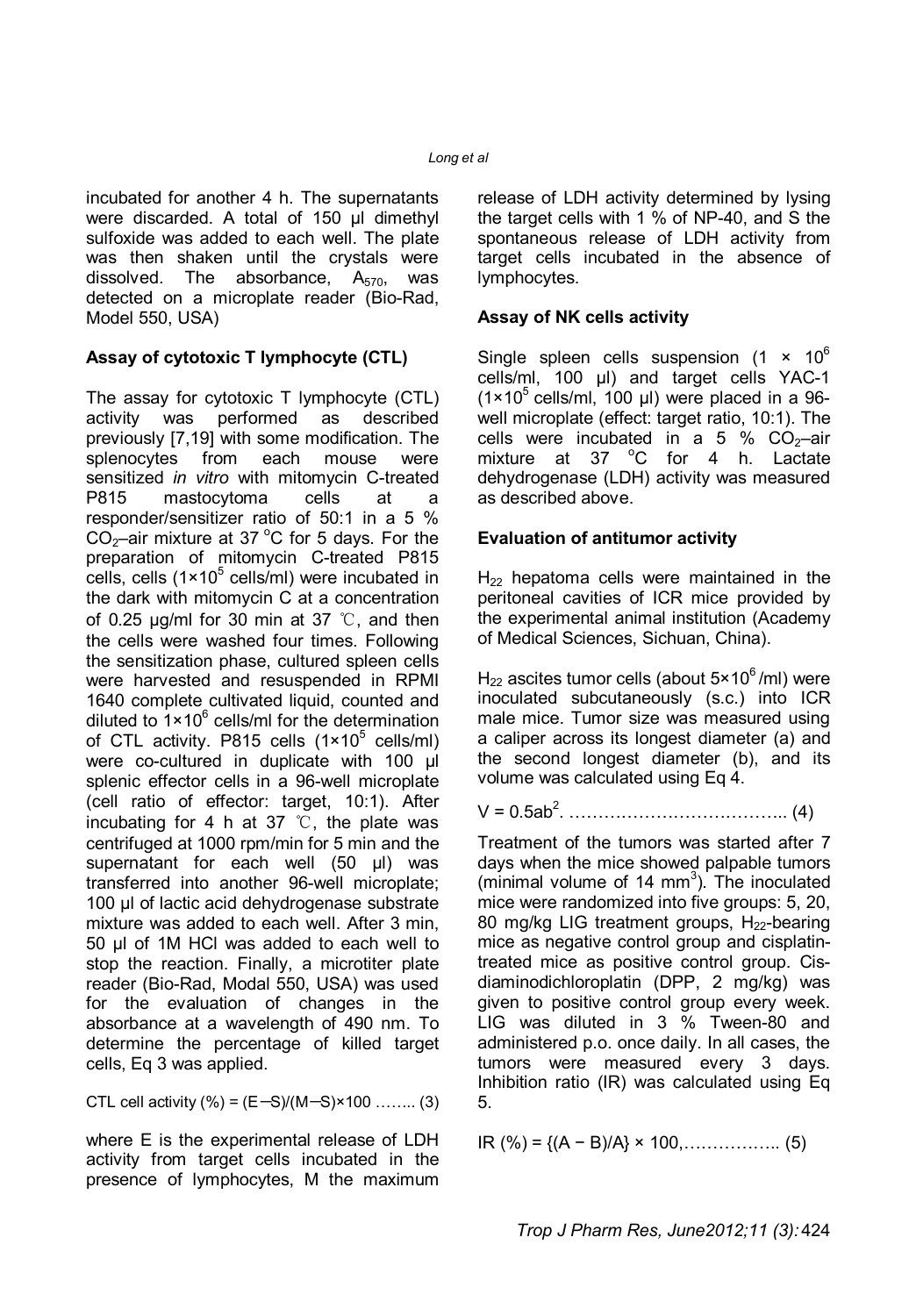where A and B are the mean tumor volume of the negative control and treatment groups, respectively. All the mice were sacrificed after 15 days of treatment, when the longest diameter of tumors of control group exceeded 20 mm.

#### **Statistical analysis**

The results were expressed as mean ± standard deviation (SD). Statistical analysis was performed with SPSS 13.0. Analysis of variance was followed by Fisher's least significant difference test. Differences were considered to be significant when *p* < 0.05.

### **RESULTS**

#### **Effect of LIG on nonspecific immune function in normal ICR mice**

The purity of LIG was > 98 % based on the total peak area obtained by HPLC analysis in this study.As shown in Table 1, treatment with LIG (20 mg/kg) produced the highest number of thymus, and also yielded the greatest spleen index, phagocytosis index (PI) and phagocytic efficiency index (PEI); 5 and 20 mg/kg doses caused a significant increase in the above parameters ( $p < 0.05$ ) and  $p < 0.001$ , respectively). Treatment with LIG (80 mg/kg) only slightly increased thymus, spleen index and macrophage phagocytosis, but no significant increase was observed in this group.

#### **Effect of LIG on humoral immune function in normal ICR mice**

Table 1 shows that treatment with LIG (20 mg/kg) significantly increased hemolysin concentration in normal ICR mice (*p* < 0.05 ). LIG (5 or 80 mg/kg) also increased antibody concentration in mouse serum, but the difference (compared with control) was not significant (*p*>0.05).

#### **Effect of LIG on cellular immunity in normal ICR mice**

The effect of LIG on induced proliferation of splenic lymphocytes (induced by Con A or LPS) is shown in Table 2, Con A-induced T lymphocyte proliferation was significantly increased at all LIG dose levels of 5, 20, 80 mg/kg (*p* < 0.001, *p* < 0.001,and *p* < 0.001, respectively), and the proliferation rate was 19.2, 27.6 and 10.3 %, respectively. LPSinduced B lymphocyte proliferation was also significantly increased (*p* < 0.001) at all LIG dose levels at the proliferation rate 16.2, 21.9 and 14.1%, respectively.

Enhancement of proliferation of splenic lymphocytes by LIG suggests that this compound may also affect the generation of cell-mediated cytotoxic responses. To test this, we examined the effect of LIG on the production of antigen-specific cytotoxic T lymphocytes (CTLs). The cytolytic activity of effector cells against p815 target cells was determined by lactate dehydrogenase activity assay. CTL activity increased at all three LIG doses in normal ICR mice (*p* < 0.001), as shown in Figure 1A.

**Table 1:** Effect of LIG on thymus and spleen indice, macrophage phagocytosis and serum hemolysin concentration in normal ICR mice (mean  $\pm$  S.D, n=10)

| Group<br>(mg/kg/d) | <b>Thymus index</b><br>(mg/g) | Spleen index<br>(mg/g) | <b>PEI</b> (%)     | PI                | QHS A <sub>540</sub> |
|--------------------|-------------------------------|------------------------|--------------------|-------------------|----------------------|
| Control            | $1.89 + 0.51$                 | $6.09 \pm 0.62$        | $37.39 \pm 3.60$   | $1.01 \pm 0.06$   | $0.403 \pm 0.075$    |
| 5                  | $2.57 \pm 0.84*$              | 7.12+0.87*             | $45.33 \pm 3.97**$ | $1.07 \pm 0.09*$  | $0.481 \pm 0.069$    |
| 20                 | $3.02 \pm 0.90$ **            | $7.78 \pm 0.76$ **     | 48.06±3.44**       | $1.13 \pm 0.09**$ | $0.510\pm0.057*$     |
| 80                 | $2.29 \pm 0.88$               | $6.70 \pm 1.58$        | $38.72 \pm 3.00$   | $1.04 \pm 0.07$   | $0.462 \pm 0.071$    |

*\* p< 0.05, \*\* p< 0.001, compared with control group*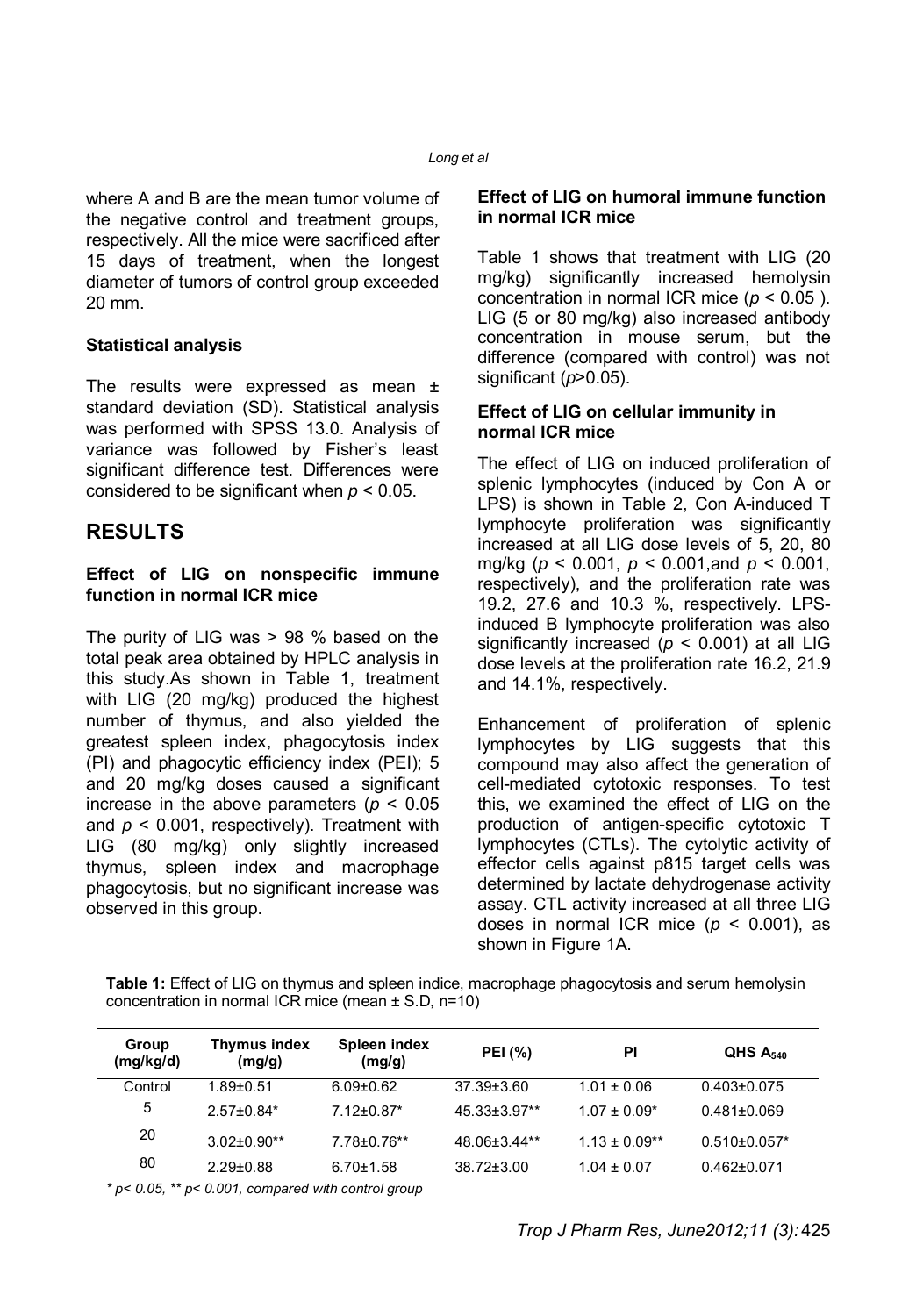**Table 2:** Effects of LIG on spleen lymphocyte proliferation, CTL and NK activity in normal ICR mice (mean  $\pm$  S.D, n=10)

| Group (<br>mg/kg/d) | T Lymphocyte<br>proliferation<br>$(\% )$ | <b>B Lymphocyte</b><br>proliferation (%) |
|---------------------|------------------------------------------|------------------------------------------|
| Control             |                                          |                                          |
| 5                   | $19.2 \pm 12.5$ **                       | $16.2 \pm 3.1***$                        |
| 20                  | $27.6 \pm 14.1***$                       | $21.9 \pm 5.8**$                         |
| 80                  | $10.3 \pm 7.6^*$                         | $14.1 \pm 9.8**$                         |

\* *p*< *0.05, \*\* p< 0.001 compared with control group.*



**Figure 1:** Effect of LIG on (A) CLT and (B) NK cell activity in normal ICR mice; \*\* *p* < 0.001 compared with control group (mean  $\pm$  S.D, n=10)

To investigate the effect of LIG on the development of non-specific cytotoxic cells, the cytotoxic activity of NK cells was determined by LDH release assay using YAC-1 as target cells. The effect of LIG on the development of NK cell-mediated cytotoxicity was significantly different from the control at all three doses (*p* < 0.001), as Figure. 1B shows.

#### **Antitumor activity of LIG in H22-bearing mice**

As shown in Figure 2, LIG significantly inhibited the growth of mouse transplanted  $H_{22}$  hepatoma. After 15 days treatment, the tumor inhibitory rate was 17.1, 46.9 and 27.7 % for LIG dose levels of 5, 20 and 80 mg/kg, respectively. LIG (20 mg/kg) exerted the highest inhibitory effect (46.9 %), close to that of DPP (52.6 %), which was the positive control.



**Figure 2:** Antitumor activity of LIG in H<sub>22</sub> tumorbearing ICR mice. Note: control group (■), 80mg/kg LIG group  $(\triangle)$ , 5mg/kg LIG group  $(\blacklozenge)$ , 20mg/kg LIG group (□), cisplatin group (▲).

#### **DISCUSSION**

The relationship between the occurrence, growth and decline of tumor and immune states is a major problem in tumor immunology. The discovery and identification of new antitumor drugs to potentiate immune function has become an important goal of research in immunopharmacology and oncotherapy. This study demonstrates the favorable immunomodulatory activity and antitumor effect of LIG, a phthalide derivative from *Angelica sinensis*.

Protective immunity against tumor comprises of non-specific, humoral and cellular immunity. Enhancement of phagocyte function is applicable to therapy of cancer because phagocytes act as regulator and effector cells in the immune system and phagocytosis represents an indispensable step in the immunological defense system [20]. Humoral defence via antibody response is mediated by B cells and other immune cells involved in antigen processing and immunization. Antigen–antibody complex can counteract toxins and defend the infection induced by the pathogen. Cell-mediated immune defense is mediated specifically by T cells including cytotoxic T cells. T cells can kill tumors and produce many lymphocyte factors consisting of macrophage mobile factor, lymphotoxin, transfer factor and interferon, which can enhance macrophage phagocytosis and the capacity of killing target cells [21]. NK cells mediate the immediate

#### *Trop J Pharm Res, June2012;11 (3):* 426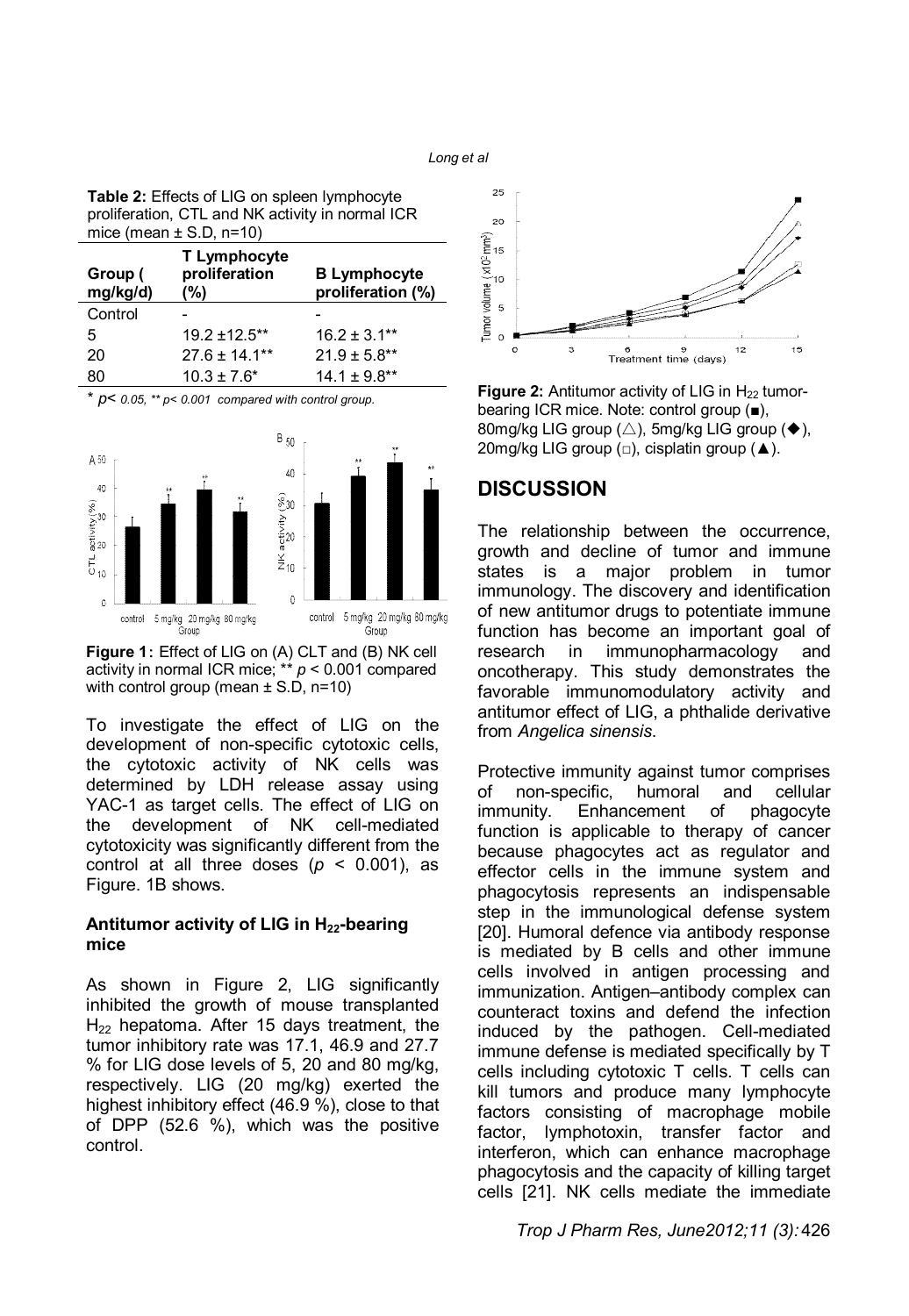killing of tumor cells and play a primary role in regulating immune responses as well [22].

In this study, we found that LIG significantly increased macrophage phagocytosis, hemolysin concentration, spleen lymphocyte proliferation, as well as CTL and NK cell activities in normal ICR mice, which suggests that LIG could enhance non-specific, humoral and cell-mediated immunity in normal mice. Based on this, it seems likely that LIG might have potential tumor therapeutic activity by enhancing the immune system.

On examining the effect of LIG on the  $H_{22}$ bearing ICR mice, it was found that LIG significantly inhibited the growth of mouse transplantable  $H_{22}$  hepatoma after treatment with LIG and the inhibitory effect of LIG (20 mg/kg) was close to that of the positive control, DPP (2 mg/kg).

The inhibitory effect of LIG on tumor growth as well as its immunomodulatory activity were dose-dependent, with the effect of the highest LIG (80 mg/kg) lower than that of the least dose (5mg/kg). Thus, 20mg/kg can be considered the optimum LIG dose to enhance host immune function and inhibit tumor growth in mice. It was reported that the key to regulating the immune function rests in the level of immune state in the body, not the level of dose. The immune level can be regulated in autoimmunity process and no effect was evident at higher doses above the limit. It was achieved by integral harmony function in which network of immuneneuroendocrine interactions was the priority [23].

### **CONCLUSION**

The present study, to the best of our knowledge, reports for the first time the immunomodulatory and antitumor activities of LIG. The findings indicate that the antitumor activity of LIG is due to the augmentation of immune responses against tumors. Thus, the compound is a potentially attractive drug candidate for cancer therapy,

possibly by combining it with chemotherapeutic agents with a view to achieving synergistically therapeutic outcome against tumors.

# **ACKNOWLEDGEMENT**

The study was supported by Research Grants of National Key Laboratory of Chinese Medicine and Molecular Pharmacology in Shenzhen, China, and Hong Kong Polytechnic University Research Grants (A-256, G-YE98, G-YX14, G-YD78, G-T616, and G-T856).

## **REFERENCES**

- *1. Cummins J, McCullochfl P, ASCOT Co-operative Group. ASCOT: a comprehensive clinical database for gastro-oesophageal cancer surgery. Eur J Surg Oncol. 2001; 27(8): 709– 713.*
- *2. Takiguchi N, Saito N, Nunomura M, Kouda K, Oda K, Furuyama N, Nakajima N. Use of 5-FU plus hyperbaric oxygen for treating malignant tumors: evaluation of antitumor effect and measurement of 5-FU in individual organs. Cancer Chemother Pharmacol. 2001; 47(1): 11–14.*
- *3. Schmitt GI, Wambersie A. Review of the clinical results of fast neutron therapy. Radiother Oncol. 2001; 17(1): 47-56.*
- *4. Rots MG, Curiel DT, Gerritsen WR, Haisma HJ. Targeted cancer gene therapy: the flexibility of adenoviral gene therapy vectors. J Control Release. 2003; 87(1-3): 159-165.*
- *5. Kim HM, Han SB, Oh GT, Kim YH, Hong DH, Yoo ID. Stimulation of humoral and cell mediated immunity by polysaccharide from mushroom phellinus linteus. Int J Immunopharmacol. 1996; 18(5): 295-303.*
- *6. Fujimiya Y, Suzuki Y, Katakura R, Ebina T. Tumorspecific cytocidal and immunopotentiating effects of relatively low molecular weight products derived from the basidiomycete, Agaricus blazei Murill. Anticancer Res. 1999; 19(1A): 113–118.*
- *7. Zhang WY, Wang Y, Hou YY. Effects of Chinese medicinal fungus water extract on tumor metastasis and some parameters of immune function. Int Immunopharmacol. 2004; 4(3): 461– 468.*
- *8. Sun YL, Tang J, Gu XH, Li DY. Water-soluble polysaccharides from Angelica sinensis (Oliv.)Diels: Preparation, characterization and bioactivity. Int J Biol Macromol. 2005; 36(5): 283–289.*
- *9. Huang LF, Li BY, Liang YZ, Guo FQ, Wang YL. Application of combined approach to analyze the*

*Trop J Pharm Res, June2012;11 (3):* 427